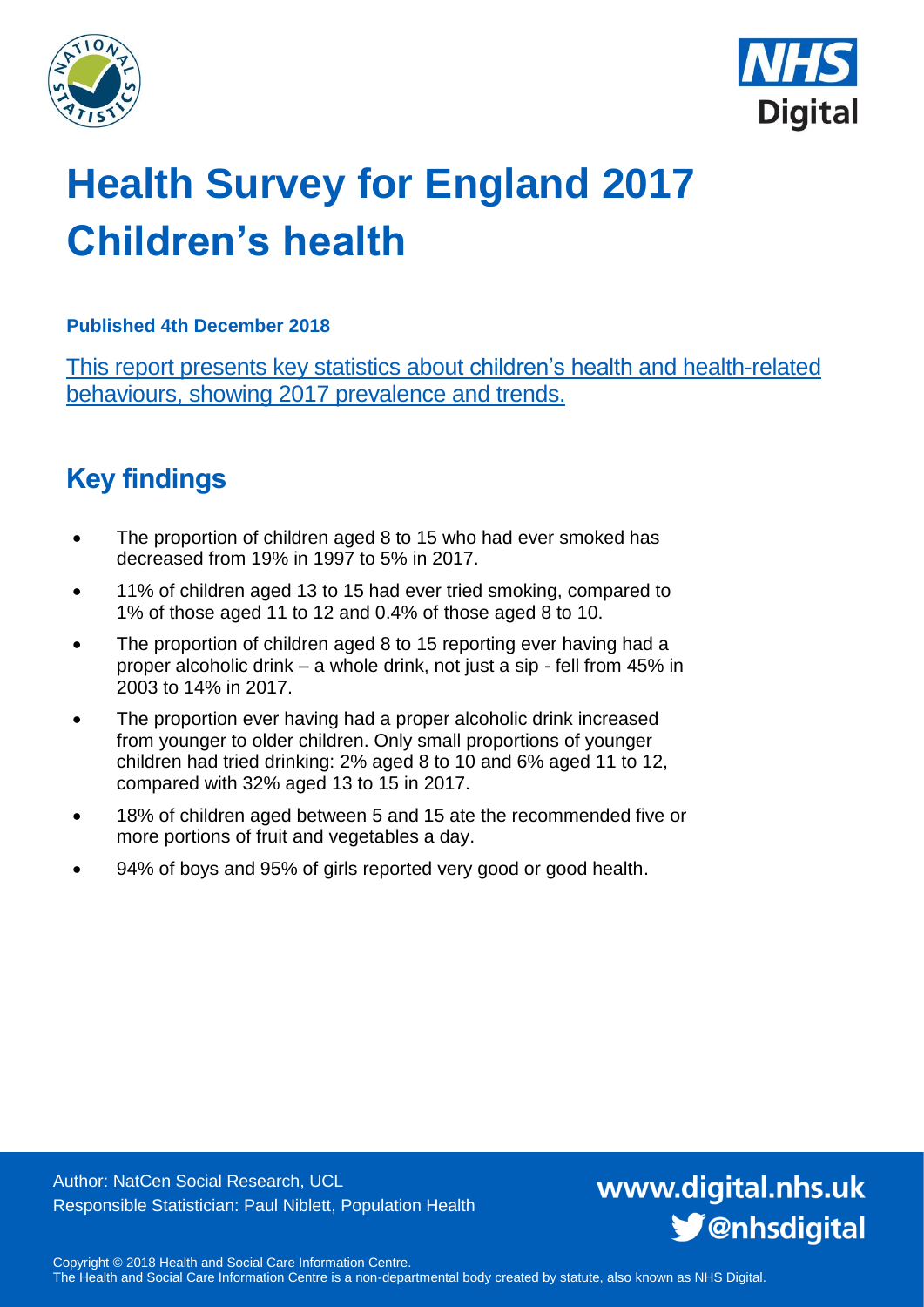## **Contents**

## **Contents**



| <b>Key findings</b>                               | 1  |
|---------------------------------------------------|----|
| This is a National Statistics publication         | 3  |
| <b>Introduction</b>                               | 4  |
| <b>List of tables</b>                             | 7  |
| <b>Children's height and weight</b>               | 8  |
| <b>Children's cigarette smoking</b>               | 9  |
| <b>Children's experience of alcohol</b>           | 12 |
| <b>Children's fruit and vegetable consumption</b> | 14 |
| <b>Children's general health</b>                  | 16 |
|                                                   |    |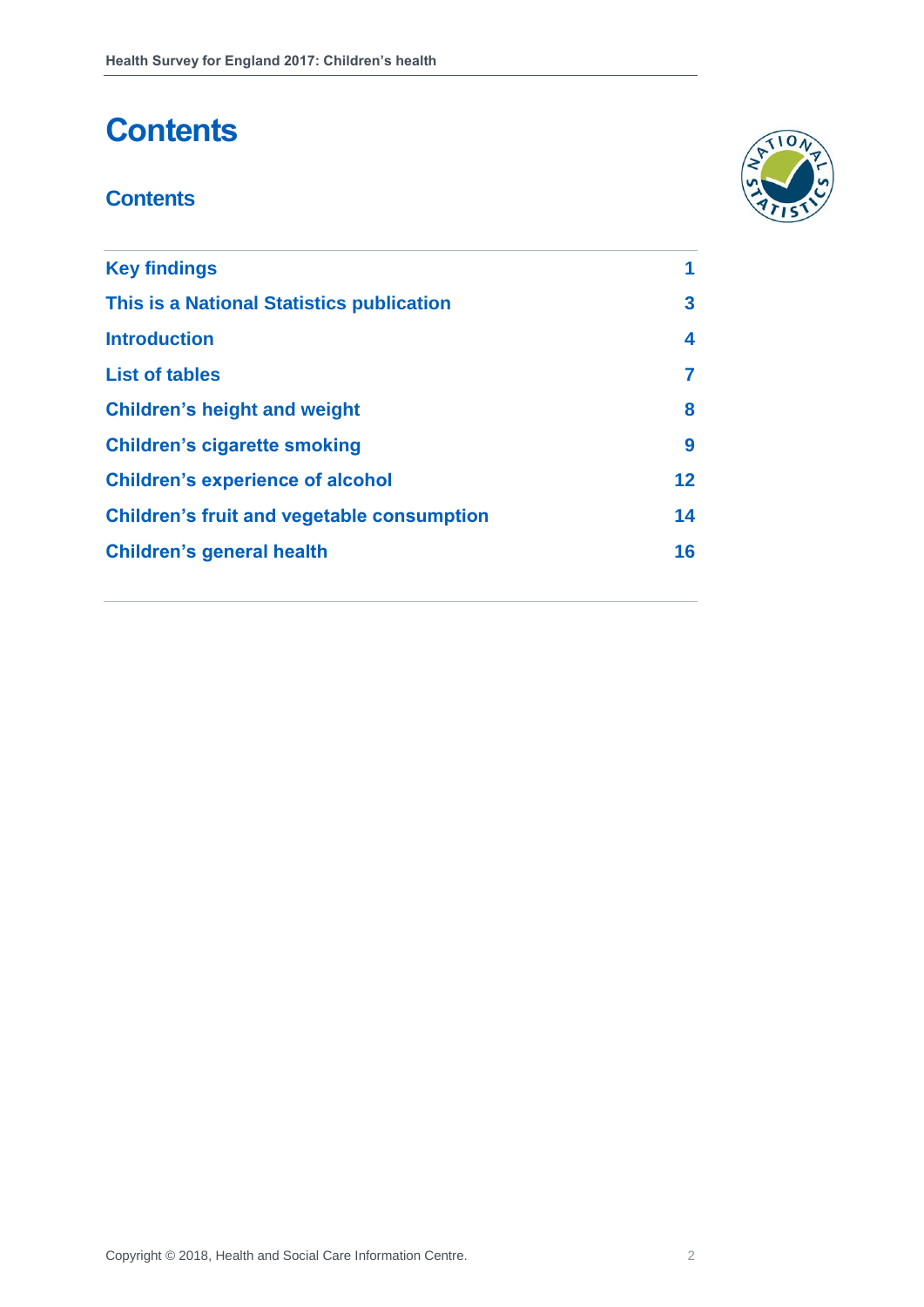## **This is a National Statistics publication**

National Statistics status means that official statistics meet the highest standards of trustworthiness, quality and public value.

All official statistics should comply with all aspects of the Code of Practice for Official Statistics. They are awarded National Statistics status following an assessment by the Authority's regulatory arm. The Authority considers whether the statistics meet the highest standards of Code compliance, including the value they add to public decisions and debate.

It is NHS Digital's responsibility to maintain compliance with the standards expected of National Statistics. If we become concerned about whether these statistics are still meeting the appropriate standards, we will discuss any concerns with the Authority promptly. National Statistics status can be removed at any point when the highest standards are not maintained, and reinstated when standards are restored.

Find out more about the Code of Practice for Official Statistics at [www.statisticsauthority.gov.uk/assessment/code-of-practice](http://www.statisticsauthority.gov.uk/assessment/code-of-practice)

This report may be of interest to members of the public, policy officials, people working in public health and to commissioners of health and care services to see key statistics about children's health and health related behaviours in England.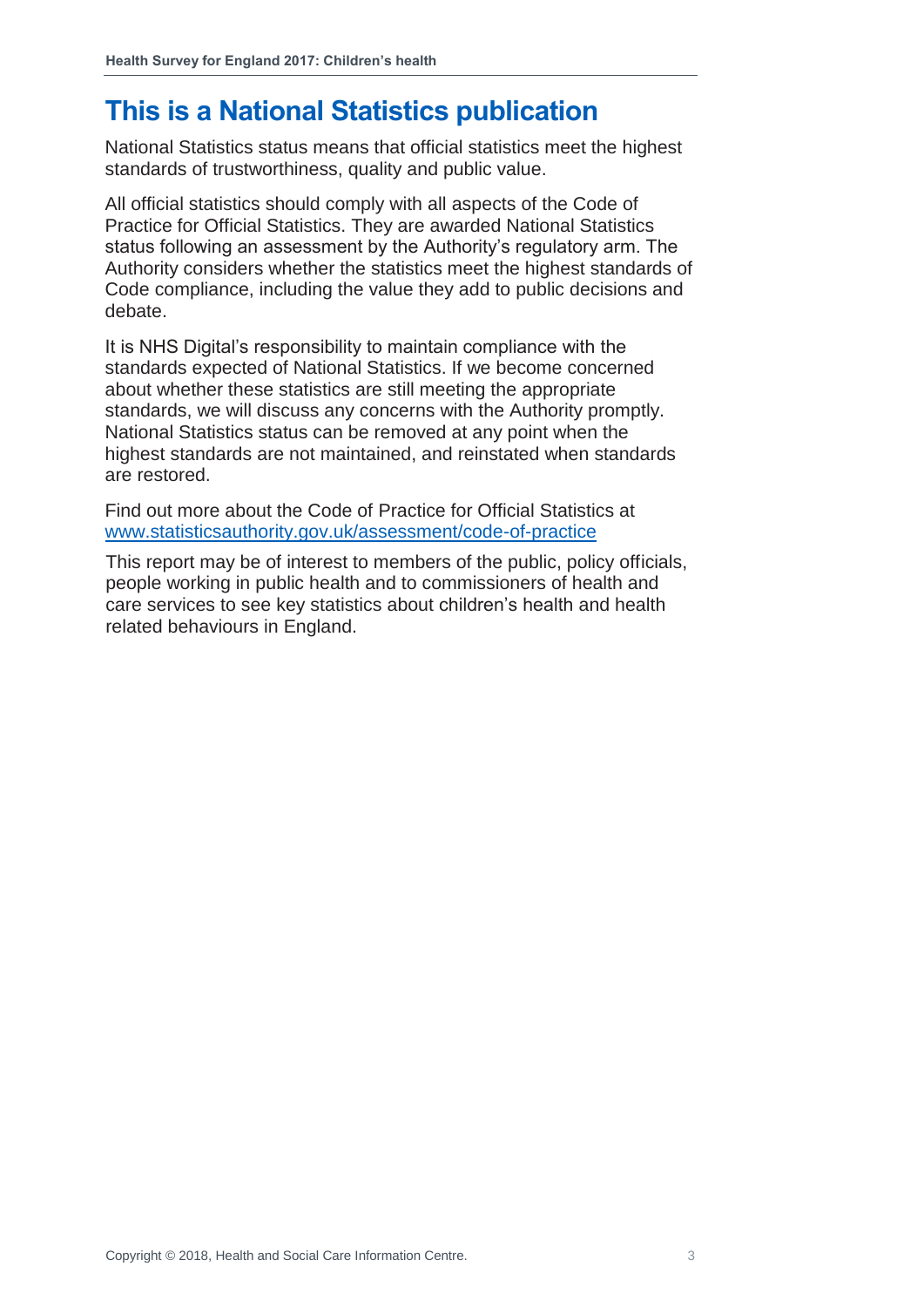## <span id="page-3-0"></span>**Introduction**

## **Contents**

This child focused report presents key statistics about children's health and healthrelated behaviours showing 2017 prevalence and trends. It covers content previously published in the child section of the trends commentary for HSE2016 and earlier years. It also includes content previously published in the children's smoking section of HSE2015 and earlier years.

## **The Health Survey for England series**

The Health Survey for England is a series of annual surveys designed to measure health and health-related behaviours in adults and children living in private households in England. The survey is currently commissioned by NHS Digital (formerly the Health and Social Care Information Centre (HSCIC)), and before April 2005 was commissioned by the Department of Health. Since 1994, the survey has been carried out by NatCen Social Research and the Research Department of Epidemiology and Public Health at UCL (University College London).

Each annual survey has covered the adult population aged 16 and over living in private households in England. Since 1995, the surveys have also covered children aged 2 to 15, and since 2001, infants aged under 2 have been included. In some years a boost sample is used to increase the proportion of participants from certain population groups. There was no sample boost in 2017.

In 2017, interviews were completed with 7,997 adults and 1,985 children.

The survey consists of an interview and nurse visit. It has a series of core elements that are included every year or alternate years, and special topics that are included in selected years. For children, these topics are currently included every year:

- General health
- Experience of smoking
- Experience of drinking alcohol
- Height measurements
- Weight measurements
- Child saliva samples

Other topics are covered regularly, including well-being, fruit and vegetable consumption and physical activity.

## **Trend tables**

The trend tables focus on core topics and measurements. Trend tables present the results within the general population sample, although in some years boost sample data have been included. For example, some trends for 2002, 2005 to 2010 and 2015 are based on data from children in both boost and general population samples to increase the precision of the results.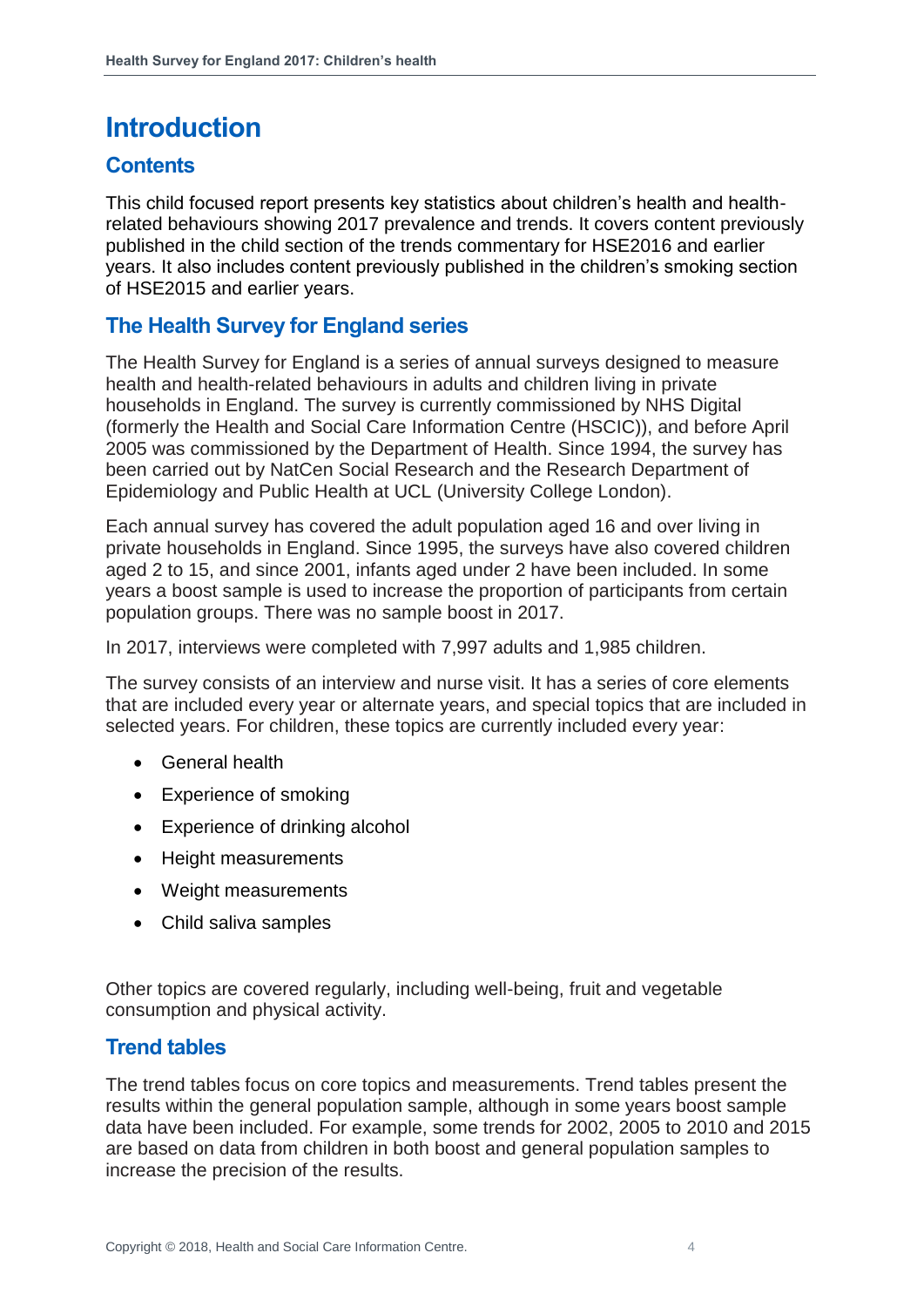Because the current sample size for children (unless there is a child boost) is relatively small compared with previous years, the child trend tables were changed to present results for age groups rather than for individual age years. Trend tables up to 2012 showed individual age years for most tables, and these are available at [http://content.digital.nhs.uk/catalogue/PUB13219.](http://content.digital.nhs.uk/catalogue/PUB13219)

### **About the survey estimates**

The commentary in this report focuses on key trends in the health of children aged between 0 and 15 since 1995, or the earliest year for which comparable data are available.

The Health Survey for England, in common with other surveys, collects information from a sample of the population. The sample is designed to represent the whole population as accurately as possible within practical constraints, such as time and cost. Consequently, statistics based on the survey are estimates, rather than precise figures, and are subject to a margin of error, also known as a 95% confidence interval. For example, the survey estimate might be 24% with a 95% confidence interval of (22% to 26%). A different sample might have given a different estimate, but we expect that the true value of the statistic in the population would be within the range given by the 95% confidence interval in 95 cases out of 100.

Where differences are commented on in this report, these reflect the same degree of certainty that these differences are real, and not just within the margins of sampling error. These differences can be described as statistically significant.<sup>1</sup>

Confidence intervals are quoted for key statistics within this report and are also shown in more detail in the Excel tables accompanying the Methods report. Confidence intervals are affected by the size of the sample on which the estimate is based. Generally, the larger the sample, the smaller the confidence interval, and hence the more precise the estimate.

To limit the burden on households, the number of children selected to take part in the survey has been limited. Between 1995 and 2014, no more than two children in each household were selected. From 2015, this was revised so that up to four children could be selected to take part, but no more than two from each age group, 0 to 12 and 13 to 15.

Since 1995, children's data have been weighted to account for the probabilities of selection. In 2003, non-response weighting was introduced for the first time in the HSE series.<sup>2</sup>

Since 2013, standard errors (shown in some tables) have been calculated for all survey years using a complex samples module of the statistical package. When the children's trend tables were recalculated to present results in age groups from 2013, standard errors (shown in some tables) were calculated for all survey years using a

 $1$  Statistical significance does not imply substantive importance; differences that are statistically significant are not necessarily meaningful or relevant.

<sup>2</sup> In 2003, key survey variables using weighted and unweighted estimates were compared. This comparison showed that there are small differences between weighted and unweighted results, which are generally larger for men than women. See Blake, M. *Weighting the data.* Section 7.4.2, in Sproston K, Primatesta P (eds). *Health Survey for England 2003. Volume 3: Methodology and documentation*. The Stationery Office, London, 2004.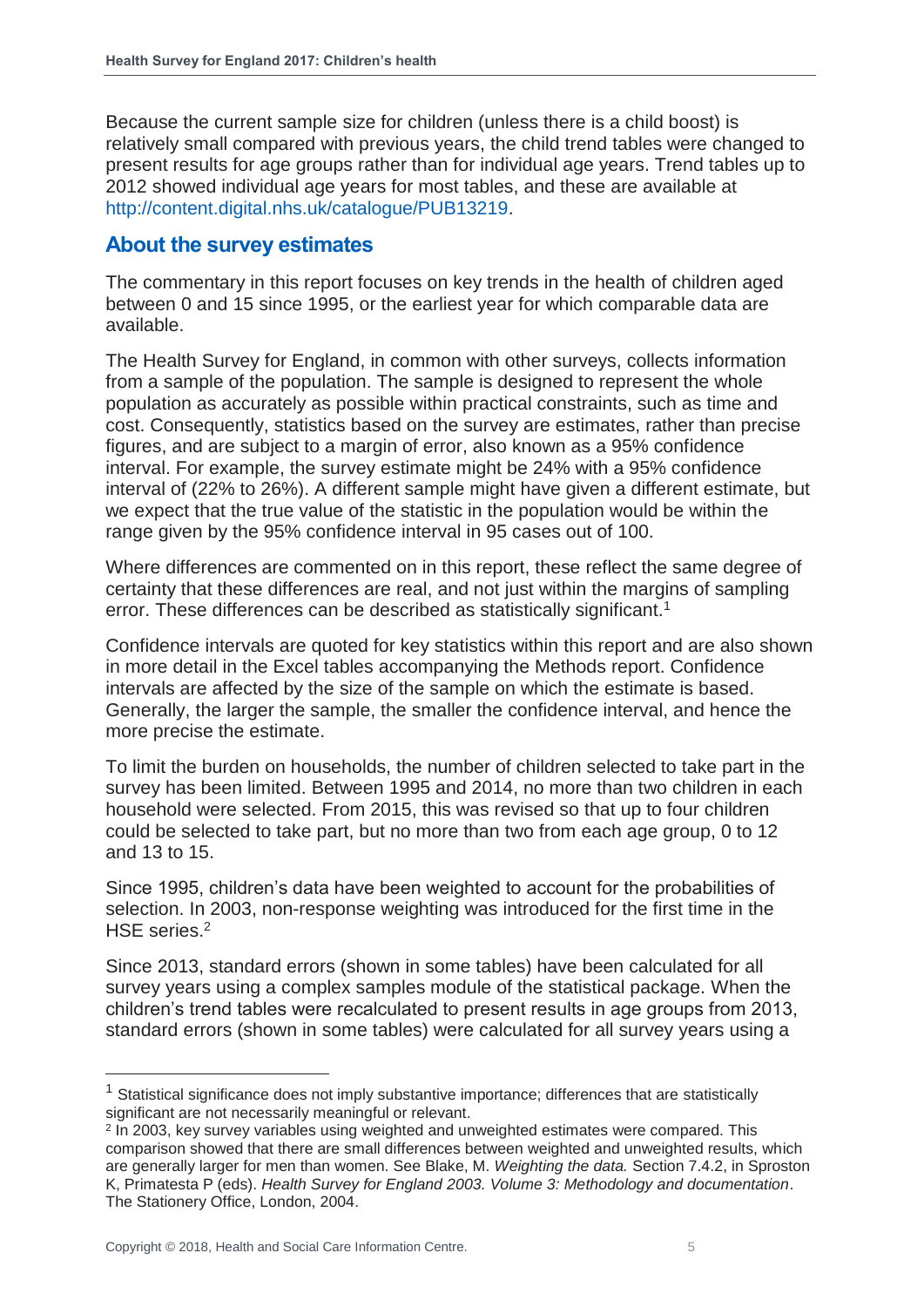complex samples module of the statistical package. This complex samples module takes account of the complex survey design and weighting used in the HSE rather than assuming a simple random sample. $3$  In the earlier trend tables, standard errors for years up to 2002 did not use a complex samples module, and therefore indicated narrower margins of error than those shown in the tables from 2013 onwards.

In the tables, '-' represents zero, and '0' represents a percentage less than 0.5 but not zero. Where estimates are based on fewer than 50 cases these are not shown.

### **Population number estimates**

Separate tables have been produced for key variables showing estimates of the numbers of people in the population, using prevalence data. These number estimate tables are available for fruit and vegetable consumption. The tables are accompanied by a user guide which includes a technical note explaining how they are produced.<sup>4</sup>

<sup>4</sup> Health Survey for England - 2017 Trend Tables: Population number estimates tables at [https://digital.nhs.uk/data-and-information/publications/statistical/health-survey-for-england/2017.](https://digital.nhs.uk/data-and-information/publications/statistical/health-survey-for-england/2017)

<sup>3</sup> Full details of the HSE sample can be found in the 2017 Methods report at [https://digital.nhs.uk/data](https://digital.nhs.uk/data-and-information/publications/statistical/health-survey-for-england/2017)[and-information/publications/statistical/health-survey-for-england/2017.](https://digital.nhs.uk/data-and-information/publications/statistical/health-survey-for-england/2017)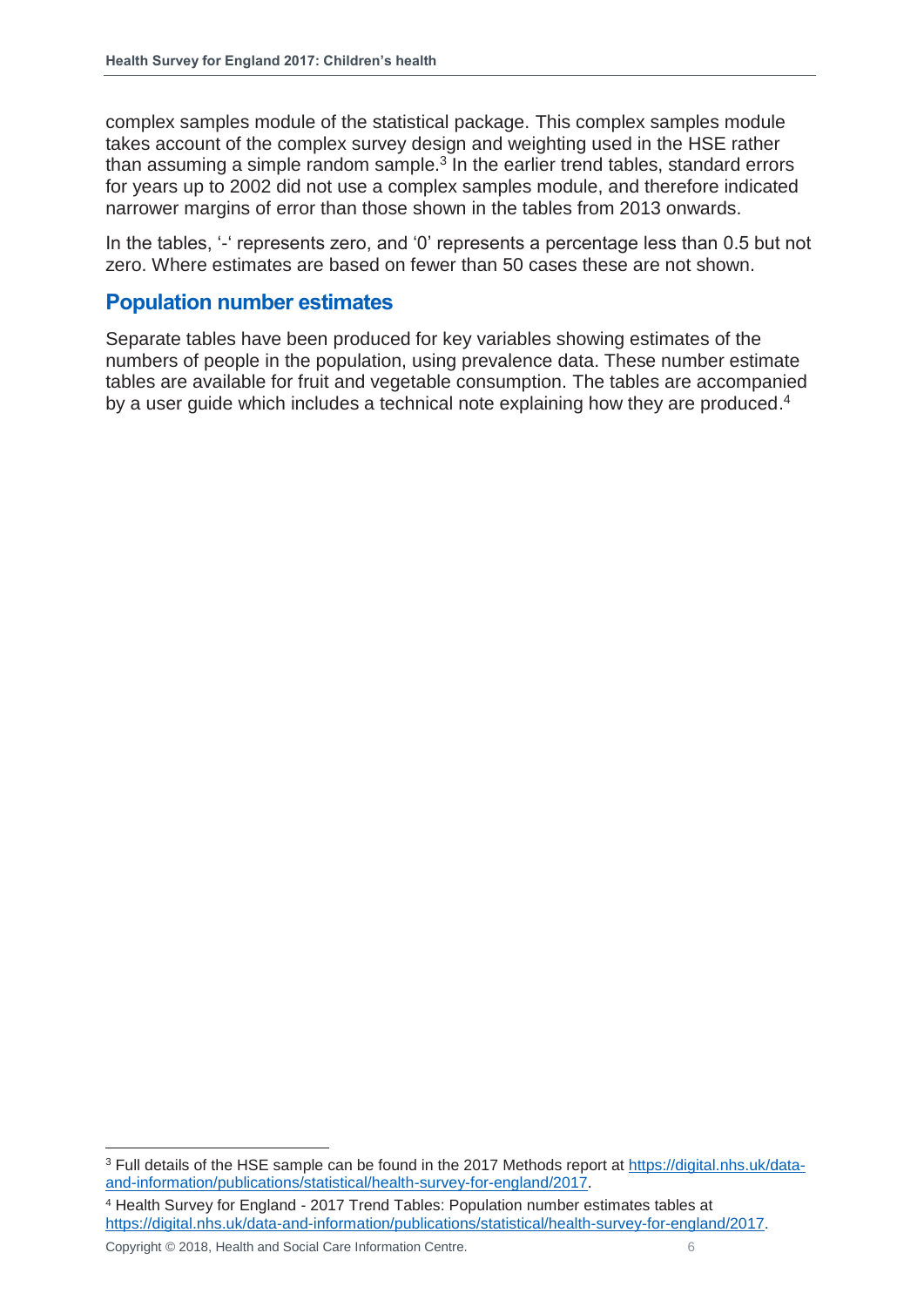## <span id="page-6-0"></span>**List of tables**

| $\overline{1}$ | Children's mean height, by survey year, age<br>and sex                                                       | 1995-2017                |
|----------------|--------------------------------------------------------------------------------------------------------------|--------------------------|
| 2              | Children's mean weight, by survey year, age<br>and sex                                                       | 1995-2017                |
| 3              | Children's self-reported cigarette smoking<br>status, by survey year, age and sex                            | 1997-2017                |
| $\overline{4}$ | Children's Saliva cotinine levels of cotinine-<br>validated non-smokers aged 4 to 15, by<br>parental smoking | 2016-2017                |
| 5              | Children's self-reported experience of<br>alcohol, by survey year, age and sex                               | 1999-2017                |
| 6              | Children's daily fruit and vegetable<br>consumption, by survey year, age and sex                             | 2001-2011, 2013-<br>2017 |
| 7              | Children's general health, by survey year,<br>age and sex                                                    | 1995-2017                |
| 8              | Children's longstanding illness, by survey<br>year, age and sex                                              | 1995-2009, 2011-<br>2017 |
| 9              | Children's acute sickness, by survey year,<br>age and sex                                                    | 1995-2017                |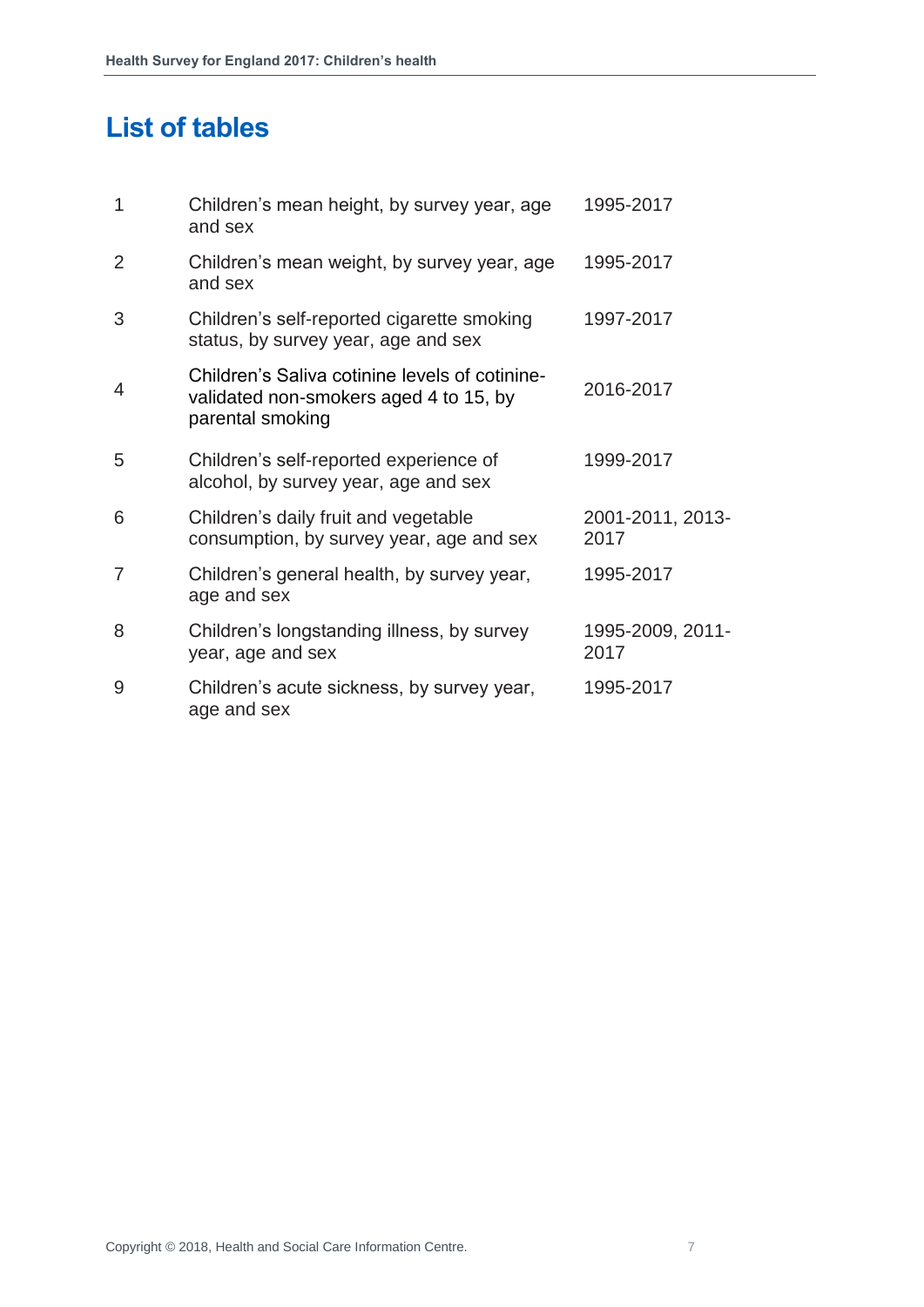## <span id="page-7-0"></span>**Children's height and weight**

## **Introduction**

Infants (aged 0 to 1) were first included in the survey in 2001. The weight of infants over six weeks has been measured every year since 2001. Trends in children's weight are shown for the periods 1995 to 2017, based on children aged 2 to 15, and from 2001 to 2017, based on children aged 0 to 15.

Infant length was measured between 2001 and 2008, although for some years during this period the samples of infants were too small for analysis.<sup>5</sup>

## **Children's mean height, by survey year, age and sex**

Tables showing mean heights for age groups of children between 2 to 15 are provided for information. The mean heights for age groups were 99.2cm for ages 2-4, 119.2cm for ages 5-7, 137.6cm for ages 8-10, 151.8 for ages 11-12 and 164.3cm for ages 13-15.

Table 1

### **Children's mean weight, by survey year, age and sex**

Tables showing mean weights for age groups of children between 0 to 15 are provided for information. The mean weights for age groups were 9.7kg for ages 0-1, 15.8kg for ages 2-4, 23.4kg for ages 5-7, 34.5kg for ages 8-10, 45.7kg for ages 11-12 and 59.5kg for ages 13-15.

Table 2

Copyright © 2018, Health and Social Care Information Centre. 8

<sup>5</sup> Estimates of infant length based on the measurements of children aged under 2 between 2001 and 2008 can be found in the trend tables published in 2015, as can data on BMI for this age group. [http://www.content.digital.nhs.uk/catalogue/PUB22616.](http://www.content.digital.nhs.uk/catalogue/PUB22616)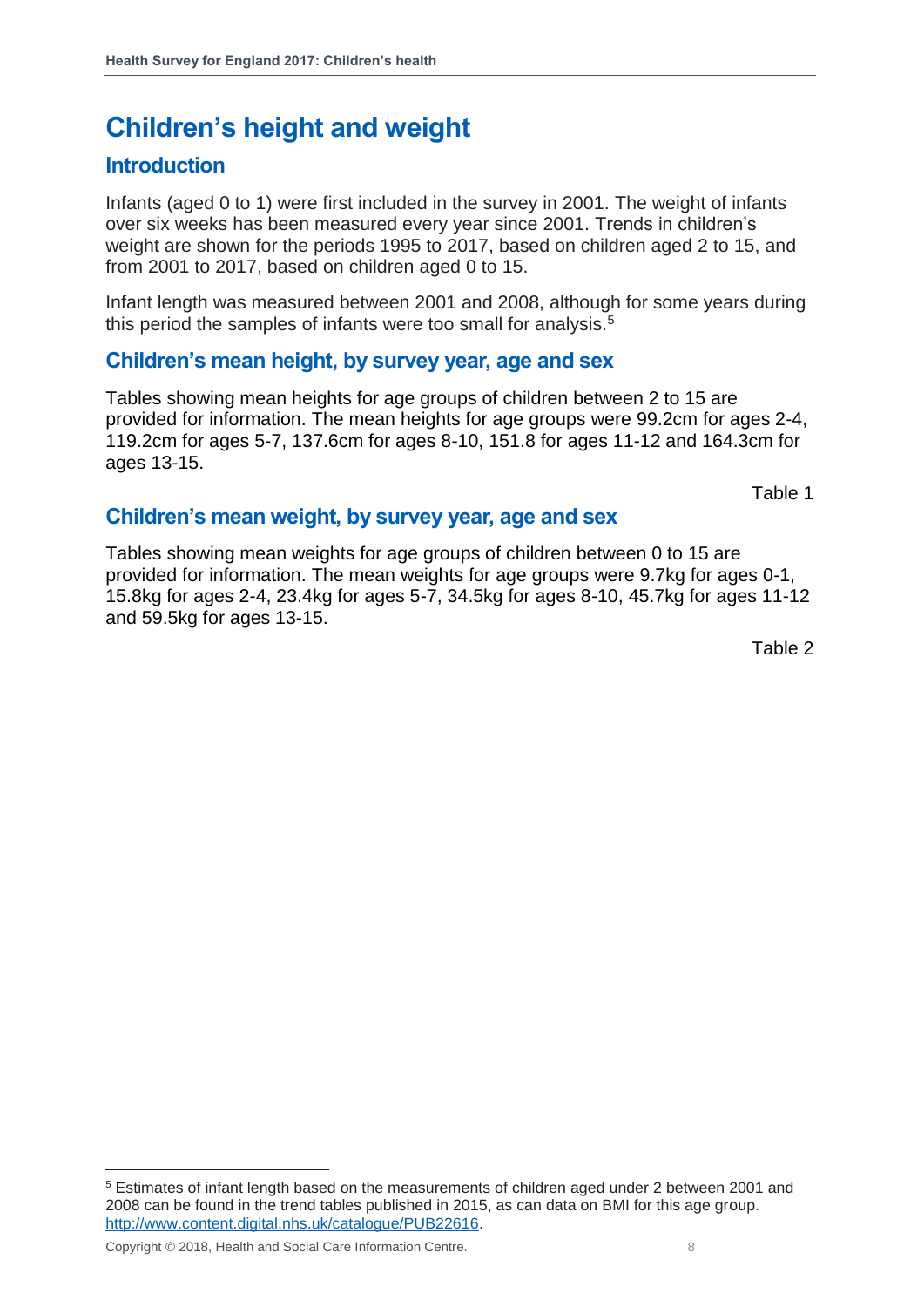## <span id="page-8-0"></span>**Children's cigarette smoking**

## **Introduction**

l

People who start smoking at a young age have higher prevalence rates for all types of tobacco-related cancers than others in their age group, linked primarily to their earlier exposure to the harmful toxins from cigarettes. Young smokers also experience more short and long-term respiratory symptoms than their non-smoking peers.<sup>6</sup> Those who start smoking during childhood are more likely to continue smoking as adults, and less likely to give up than those who start smoking in later life. They are also likely to consume more cigarettes and suffer from a greater addiction to tobacco.<sup>7</sup>

The 1998 White Paper *Smoking Kills<sup>8</sup>* set out the government's tobacco policy, and included a target to reduce smoking prevalence among 11 to 15 year olds to 9% by 2010. The Health Act 2006,<sup>9</sup> as well as introducing smokefree legislation, introduced a further change in the law aimed at reducing the prevalence of smoking among young people. As a result, from October 2007 it became illegal to sell cigarettes to anyone under the age of 18.<sup>10</sup> The 2009 Health Act<sup>11</sup> included measures to prohibit the display of tobacco products at the point of sale and create powers to control the sale of tobacco from vending machines. In 2011, the government's Tobacco Control Plan<sup>12</sup> set out further measures to reduce smoking, including ending tobacco displays in all shops, which was enacted in 2015. In 2015, the government passed legislation making it illegal to smoke in private vehicles that are carrying someone under 18, and also making it illegal for adults to buy (or try to buy) tobacco products or e-cigarettes for someone under 18<sup>13</sup>.

A revised Tobacco Control Plan, published in 2017, *Towards a smokefree generation*<sup>14</sup> aims, by the end of 2022, 'to reduce the prevalence of 15 year olds who regularly smoke from 8% to 3% or less'.

[http://webarchive.nationalarchives.gov.uk/20130107105354/http://www.dh.gov.uk/en/Publicationsandst](http://webarchive.nationalarchives.gov.uk/20130107105354/http:/www.dh.gov.uk/en/Publicationsandstatistics/Publications/PublicationsPolicyAndGuidance/DH_4006684) [atistics/Publications/PublicationsPolicyAndGuidance/DH\\_4006684](http://webarchive.nationalarchives.gov.uk/20130107105354/http:/www.dh.gov.uk/en/Publicationsandstatistics/Publications/PublicationsPolicyAndGuidance/DH_4006684) 

<sup>6</sup> Action on Smoking and Health. *Asthma and Smoking.* ASH, London, 2015 [http://ash.org.uk/information-and-resources/reports-submissions/reports/ash-research-report-asthma](http://ash.org.uk/information-and-resources/reports-submissions/reports/ash-research-report-asthma-and-smoking/)[and-smoking/](http://ash.org.uk/information-and-resources/reports-submissions/reports/ash-research-report-asthma-and-smoking/) 

<sup>7</sup> Chen J, Millar WJ. *Age of smoking initiation: implications for quitting*. Health Reports 1998; **9**: 39-46. <sup>8</sup> Department of Health. *Smoking kills: a White Paper on tobacco*. DH, London, 1998.

<sup>9</sup> Office of Public Sector Information. *The Health Act 2006.* [www.opsi.gov.uk/ACTS/acts2006/ukpga\\_20060028\\_en\\_1](http://www.opsi.gov.uk/ACTS/acts2006/ukpga_20060028_en_1)

<sup>10</sup> Office of Public Sector Information. *The Children and Young Persons (Sale of Tobacco etc.) Order 2007*. Statutory Instruments 2007 No. 767. [www.opsi.gov.uk/si/si2007/uksi\\_20070767\\_en\\_1](http://www.opsi.gov.uk/si/si2007/uksi_20070767_en_1)

<sup>11</sup> Department of Health. *Health Act 2009.* Gateway Reference 11194, 12676. [www.legislation.gov.uk/ukpga/2009/21/contents](http://www.legislation.gov.uk/ukpga/2009/21/contents)

<sup>12</sup> Department of Health, *Healthy Lives, Healthy People: A Tobacco Control Plan for England,* 2011 [https://www.gov.uk/government/uploads/system/uploads/attachment\\_data/file/213757/dh\\_124960.pdf](https://www.gov.uk/government/uploads/system/uploads/attachment_data/file/213757/dh_124960.pdf)

<sup>13</sup> Department of Health & Social Care, *Rules about tobacco, e-cigarettes and smoking: 1 October 2015*

[https://www.gov.uk/government/publications/new-rules-about-tobacco-e-cigarettes-and-smoking-1](https://www.gov.uk/government/publications/new-rules-about-tobacco-e-cigarettes-and-smoking-1-october-2015/new-rules-about-tobacco-e-cigarettes-and-smoking-1-october-2015) [october-2015/new-rules-about-tobacco-e-cigarettes-and-smoking-1-october-2015](https://www.gov.uk/government/publications/new-rules-about-tobacco-e-cigarettes-and-smoking-1-october-2015/new-rules-about-tobacco-e-cigarettes-and-smoking-1-october-2015)

<sup>14</sup> Department of Health, *Towards a Smokefree Generation: a tobacco control plan for England,* 2017. [https://www.gov.uk/government/uploads/system/uploads/attachment\\_data/file/630217/Towards\\_a\\_Sm](https://www.gov.uk/government/uploads/system/uploads/attachment_data/file/630217/Towards_a_Smoke_free_Generation_-_A_Tobacco_Control_Plan_for_England_2017-2022__2_.pdf) [oke\\_free\\_Generation\\_-\\_A\\_Tobacco\\_Control\\_Plan\\_for\\_England\\_2017-2022\\_\\_2\\_.pdf](https://www.gov.uk/government/uploads/system/uploads/attachment_data/file/630217/Towards_a_Smoke_free_Generation_-_A_Tobacco_Control_Plan_for_England_2017-2022__2_.pdf)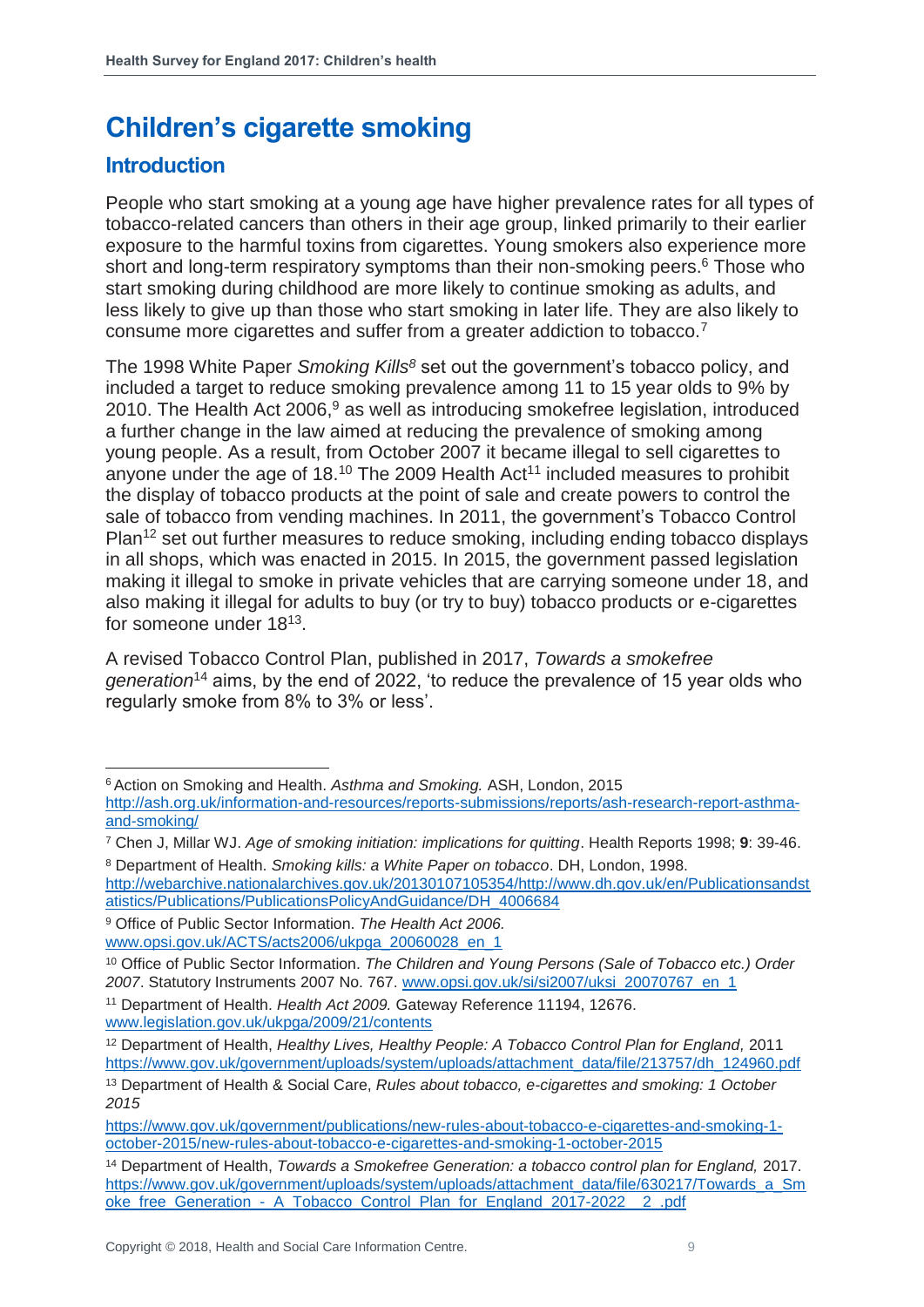Children aged 8 to 15 are asked about cigarette smoking in the HSE interview. The questions are presented in a self-completion booklet, to allow the child to answer without revealing their answers to their parents. They are asked 'Have you ever tried smoking a cigarette, even if it was only a puff or two?'<sup>15</sup> This is followed by a question that confirms their smoking status; regardless of the answer to the first question, children are counted as smokers only if they answer 'yes' to the first question and something other than 'I have never smoked' to the second question

Trends are examined between 1997 and 2017; data from previous years are not comparable.

### **Children's self-reported cigarette smoking status, by survey year, age and sex**

The proportion of children aged 8 to 15 who had ever smoked has decreased from 19% in 1997 to 5% in 2017<sup>16</sup>. The downward trend was apparent in all the age groups. Levels have been similar since 2013.

In all survey years, the proportion of children who had ever tried smoking generally increased with age, being much higher among those aged 13 to 15 than among younger children, as shown in Figure 3.

In 2017, 11% of children aged 13 to 15 had ever tried smoking, compared to 1% of those aged 11 to 12 and 0.4% of those aged 8 to 10.

Figure 1, Table 3



Figure 1: Proportion of children aged 8 to 15 who had ever smoked cigarettes, 1997 - 2017

<sup>&</sup>lt;sup>15</sup> In 2017, the questionnaire made clear that this excludes electronic cigarettes.

<sup>&</sup>lt;sup>16</sup> As explained in the Introduction to this report, survey estimates are subject to a margin of error. It is likely that the proportion of children aged 8 to 15 in the population who had ever smoked was between 3% and 7% in 2017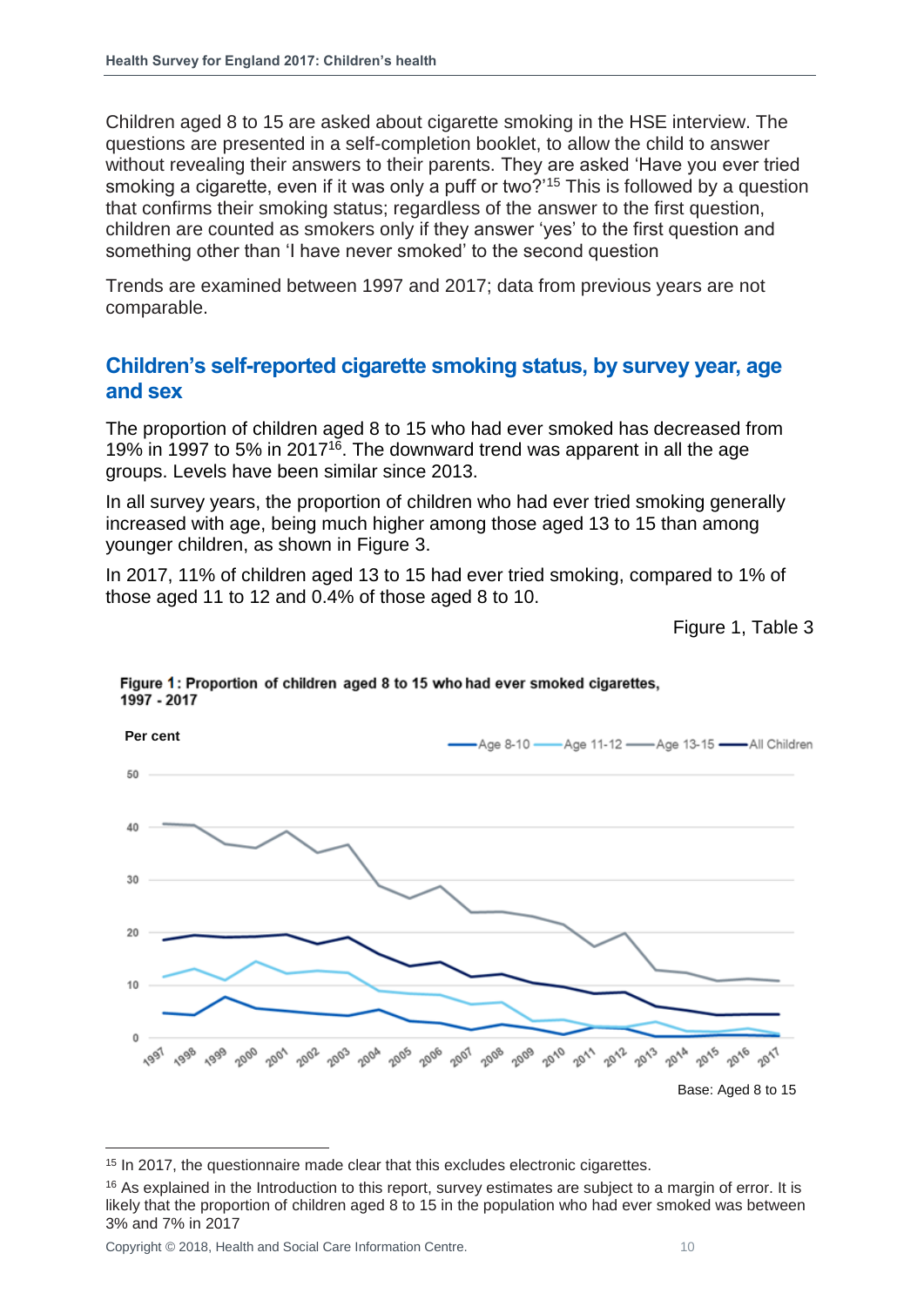## **Cotinine measurements**

Cotinine, a metabolite of nicotine, provides an indicator of recent exposure to tobacco or its smoke. Cotinine is generally considered the most useful of the various biological markers that are indicators of smoking. Saliva samples were taken from children aged 4 to 15 during the nurse visit and were analysed for cotinine. The measurement of cotinine in the HSE provides an objective check on self-reported smoking behaviour. When analysed in a specialist laboratory, as is done for HSE, low levels are also a sensitive marker of exposure to other people's smoke. Cotinine has a half-life in the body of between 16-20 hours, so it will detect regular smoking but may not detect occasional smoking if the last occasion was several days ago. Sources of cotinine other than tobacco can for practical purposes be ignored.

Cotinine levels for this survey were measured using a very sensitive method.<sup>1</sup> The limit of detection is 0.1ng/ml. Levels below this indicate no or minimal exposure to tobacco smoke. In this report, as in the HSE 2015 report when this subject was last discussed, cotinine levels of 12ng/ml or above have been used to indicate personal smoking, while levels between 0.1ng/ml to below 12ng/ml are used to indicate exposure to second-hand smoke among non-smokers. The upper limit of 12ng/ml was revised from the threshold of 15ng/ml used in HSE reports before HSE 2013. The change was in response to research using HSE data which suggested a lower optimal cotinine cut-off to be indicative of personal smoking in populations with lower smoking prevalence.

### **Children's cotinine levels among non-smokers, by parental smoking**

23% of non-smoking children aged 4 to 15 whose parent(s) did not report being current smokers had detectable cotinine compared with 80% of non-smoking children aged 4 to 15 living in a household where one or both parents currently smoked

The geometric mean cotinine levels showed a similar pattern by parental smoking status, with higher levels among non-smoking children where one or both parents currently smoked cigarettes than among children whose parents did not smoke.

Figure 2, Table 4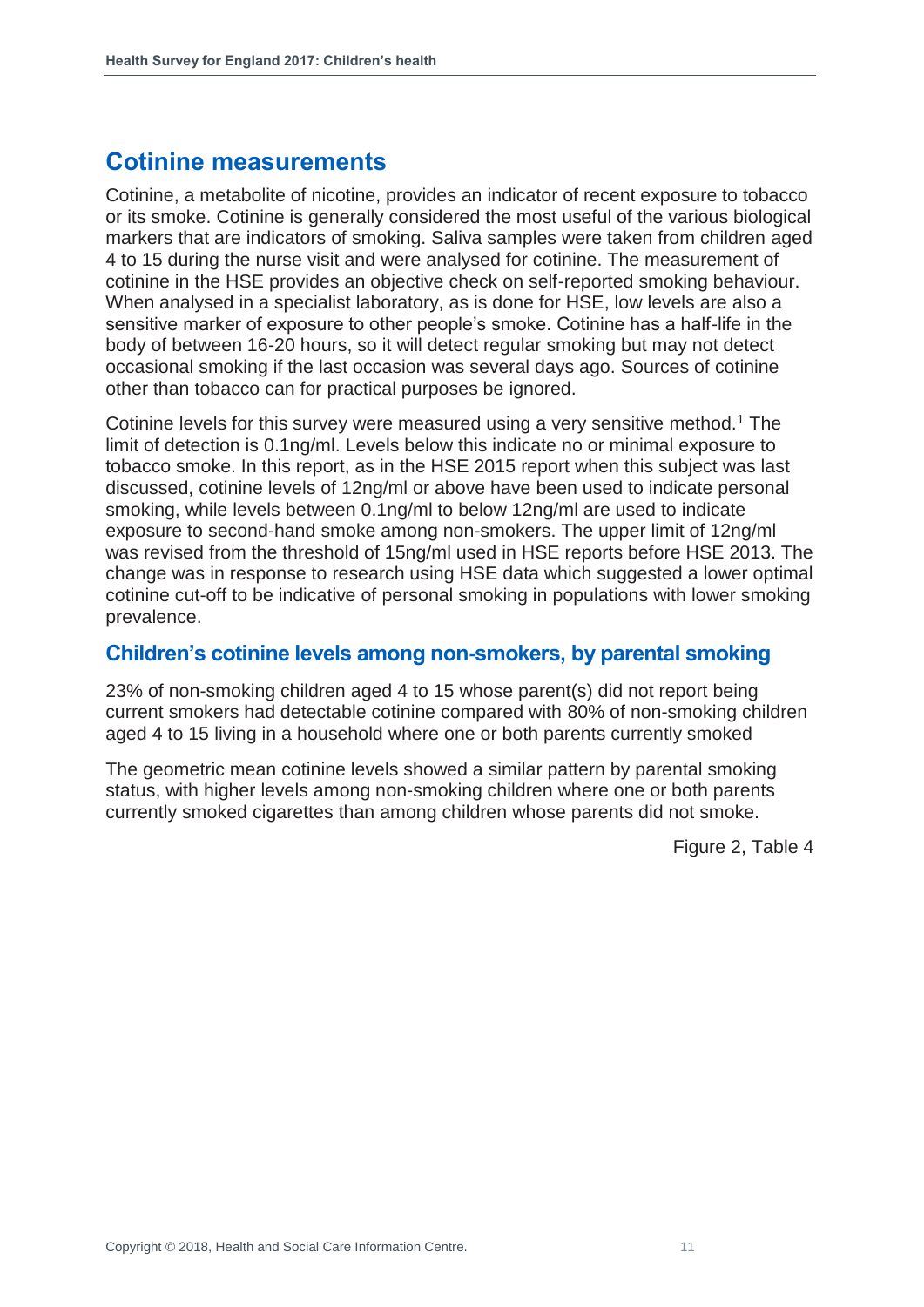

#### **Figure 2 Detectable cotinine status, by parental smoking status**

## <span id="page-11-0"></span>**Children's experience of alcohol**

### **Introduction**

 $\overline{a}$ 

The 2007 Home Office report *Safe. Sensible. Social. The next steps in the Alcohol Harm Reduction Strategy* reviewed progress since the government's alcohol harm reduction strategy was launched in 2004, and outlined renewed proposals to tackle the problems associated with alcohol misuse.<sup>17</sup> The report identified underage drinkers as one of three problem groups to be specifically targeted. The objectives for young people focused on educating them about making responsible choices about alcohol and restricting the supply of alcohol to underage drinkers. Proposed measures included tougher law enforcement to prevent underage sales and clearer guidelines to young people and parents about the effects of youth alcohol use.

England has been identified as having one of the highest rates of regular drinking and drunkenness among young people in Europe.18,19 Concern has been raised about

<sup>17</sup> Department of Health, Home Office et al. *Safe. Sensible. Social. The next steps in the national alcohol strategy*. London, 2007.

[http://webarchive.nationalarchives.gov.uk/+/www.dh.gov.uk/en/Publichealth/Healthimprovement/Alcoho](http://webarchive.nationalarchives.gov.uk/+/www.dh.gov.uk/en/Publichealth/Healthimprovement/Alcoholmisuse/DH_085386) [lmisuse/DH\\_085386](http://webarchive.nationalarchives.gov.uk/+/www.dh.gov.uk/en/Publichealth/Healthimprovement/Alcoholmisuse/DH_085386)

<sup>18</sup> Hibell B et al. *The ESPAD Report 2003: alcohol and other drug use among students in 35 European countries.* Swedish Council for Information on Alcohol and Other Drugs, Stockholm, 2004. [www.drugsandalcohol.ie/5923/7/ESPAD\\_2003\\_report\\_part\\_one.pdf](http://www.drugsandalcohol.ie/5923/7/ESPAD_2003_report_part_one.pdf)

<sup>19</sup> Currie C et al (eds.). *Young People's Health in Context: international report from the HBSC 2001/02 survey.* WHO Policy Series: Health policy for children and adolescents, Issue 4. WHO Regional Office for Europe, Copenhagen, 2004. www.euro.who.int/ data/assets/pdf\_file/0008/110231/e82923.pdf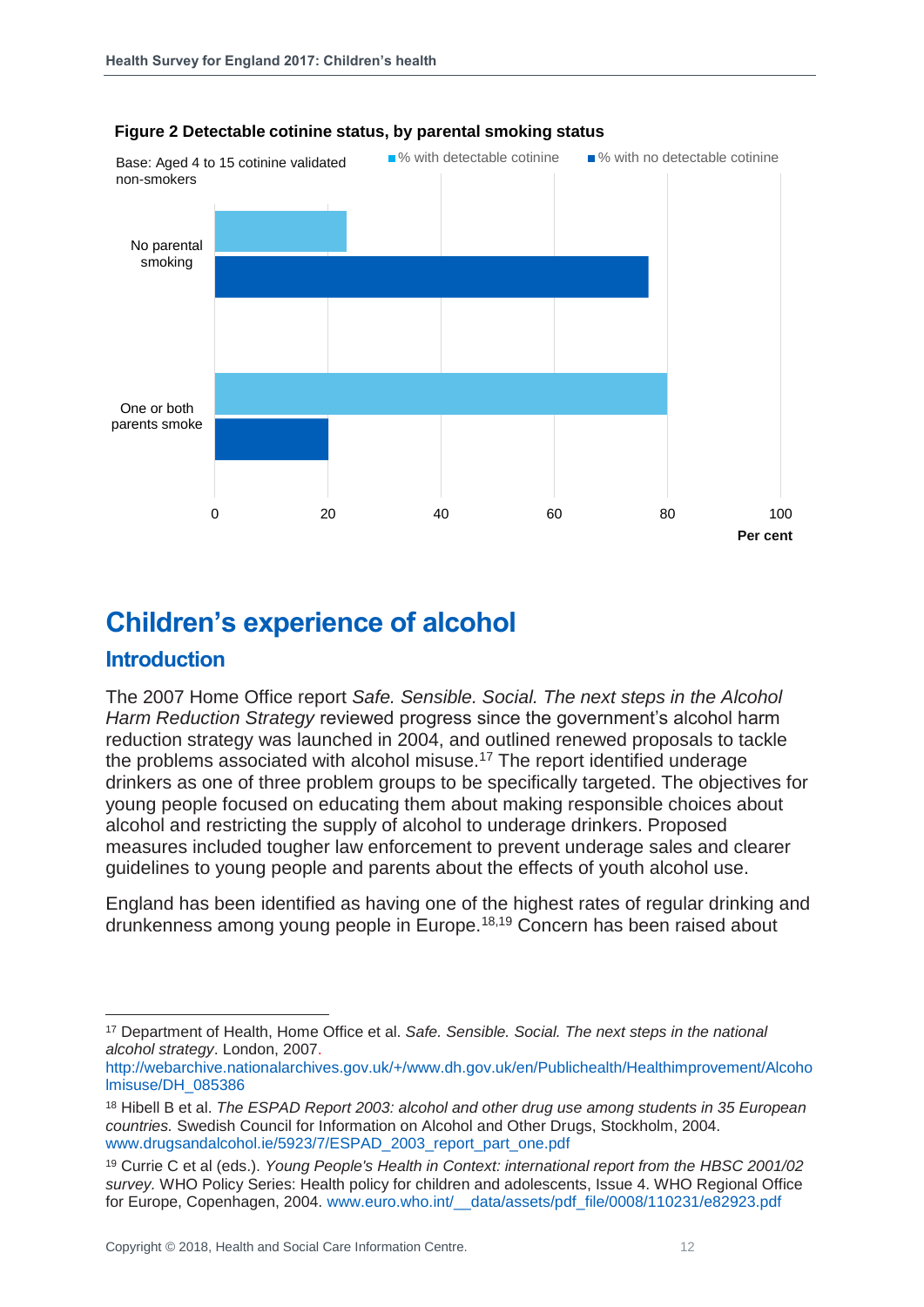increasing levels of consumption within the 11 to 13 age group and among adolescent girls. 20

The government published the *Youth Alcohol Action Plan*<sup>21</sup> in 2008, and in 2009, the Department of Health published guidance from the Chief Medical Officer of England on alcohol consumption by children and young people.<sup>22</sup> This included a recommendation that children under the age of 15 do not drink any alcohol at all and that alcohol consumption for 15 to 17 year olds should be under the supervision of a parent or carer. In 2012, the government published its alcohol strategy. One of the key outcomes identified was 'a sustained reduction in both the numbers of 11 to 15 year olds drinking alcohol and the amounts consumed'.<sup>23</sup> In 2014, the government introduced a ban on the sale of alcohol below the cost of duty plus VAT, aiming 'to reduce excessive alcohol consumption and its associated impact on alcohol related crime'<sup>23</sup>

Children aged 8 to 15 are asked about their experience of alcohol in the HSE interview. The questions are presented in a self-completion booklet, to allow the child to answer without revealing their answers to their parents. They are asked 'Have you ever had a proper alcoholic drink – a whole drink, not just a sip?' This is followed by a second question, added in 1999: 'Have you ever drunk alcopops (such as Bacardi Breezer, Smirnoff Ice, WKD etc)?' Children are counted as having drunk alcohol if they answer 'yes' to either question.

Trends are examined between 1999 and 2017; data from previous years are not comparable.

## **Children's self-reported experience of alcohol, by survey year, age and sex**

The proportion of children aged 8 to 15 reporting ever having had a proper alcoholic drink – a whole drink, not just a sip - fell from  $45\%$  in 2003 to 14% in 2017.<sup>24</sup>

The prevalence of boys aged 8 to 15 ever having had a proper alcoholic drink varied between 42% and 47% between 1999 and 2003, but has fallen since then. From 2014 to 2017, the proportion has remained the same, at 16%.

 $\overline{a}$ <sup>20</sup> Alcohol Concern. *Young People's Drinking.* Acquire: Alcohol Concern's Quarterly Information and Research Bulletin. Alcohol Concern, London, 2006.

<sup>21</sup> [https://www.gov.uk/government/uploads/system/uploads/attachment\\_data/file/238735/7387.pdf](https://www.gov.uk/government/uploads/system/uploads/attachment_data/file/238735/7387.pdf)

<sup>22</sup> Department of Health. *Guidance on the consumption of alcohol by children and young people. A report by the Chief Medical Office.* DH, London, 2009.

[http://webarchive.nationalarchives.gov.uk/20130107105354/http://www.dh.gov.uk/prod\\_consum\\_dh/gr](http://webarchive.nationalarchives.gov.uk/20130107105354/http:/www.dh.gov.uk/prod_consum_dh/groups/dh_digitalassets/documents/digitalasset/dh_110256.pdf) [oups/dh\\_digitalassets/documents/digitalasset/dh\\_110256.pdf](http://webarchive.nationalarchives.gov.uk/20130107105354/http:/www.dh.gov.uk/prod_consum_dh/groups/dh_digitalassets/documents/digitalasset/dh_110256.pdf)

<sup>23</sup> HM Government. *The Government's alcohol strategy.* London, 2012. [https://www.gov.uk/government/uploads/system/uploads/attachment\\_data/file/224075/alcohol](https://www.gov.uk/government/uploads/system/uploads/attachment_data/file/224075/alcohol-strategy.pdf)[strategy.pdf](https://www.gov.uk/government/uploads/system/uploads/attachment_data/file/224075/alcohol-strategy.pdf)

<sup>&</sup>lt;sup>23</sup> The Home Office, Guidance on banning the sale of alcohol below the cost of duty plus VAT, London, 2016

[https://assets.publishing.service.gov.uk/government/uploads/system/uploads/attachment\\_data/file/619](https://assets.publishing.service.gov.uk/government/uploads/system/uploads/attachment_data/file/619234/2017-03-13_HO_Guidance_on_BBCS__1_.pdf) [234/2017-03-13\\_HO\\_Guidance\\_on\\_BBCS\\_\\_1\\_.pdf](https://assets.publishing.service.gov.uk/government/uploads/system/uploads/attachment_data/file/619234/2017-03-13_HO_Guidance_on_BBCS__1_.pdf)

<sup>&</sup>lt;sup>24</sup> As explained in the Introduction to this report, survey estimates are subject to a margin of error. It is likely that proportion of children aged 8 to 15 in the population who had ever had a proper alcoholic drink was between 12% and 18%.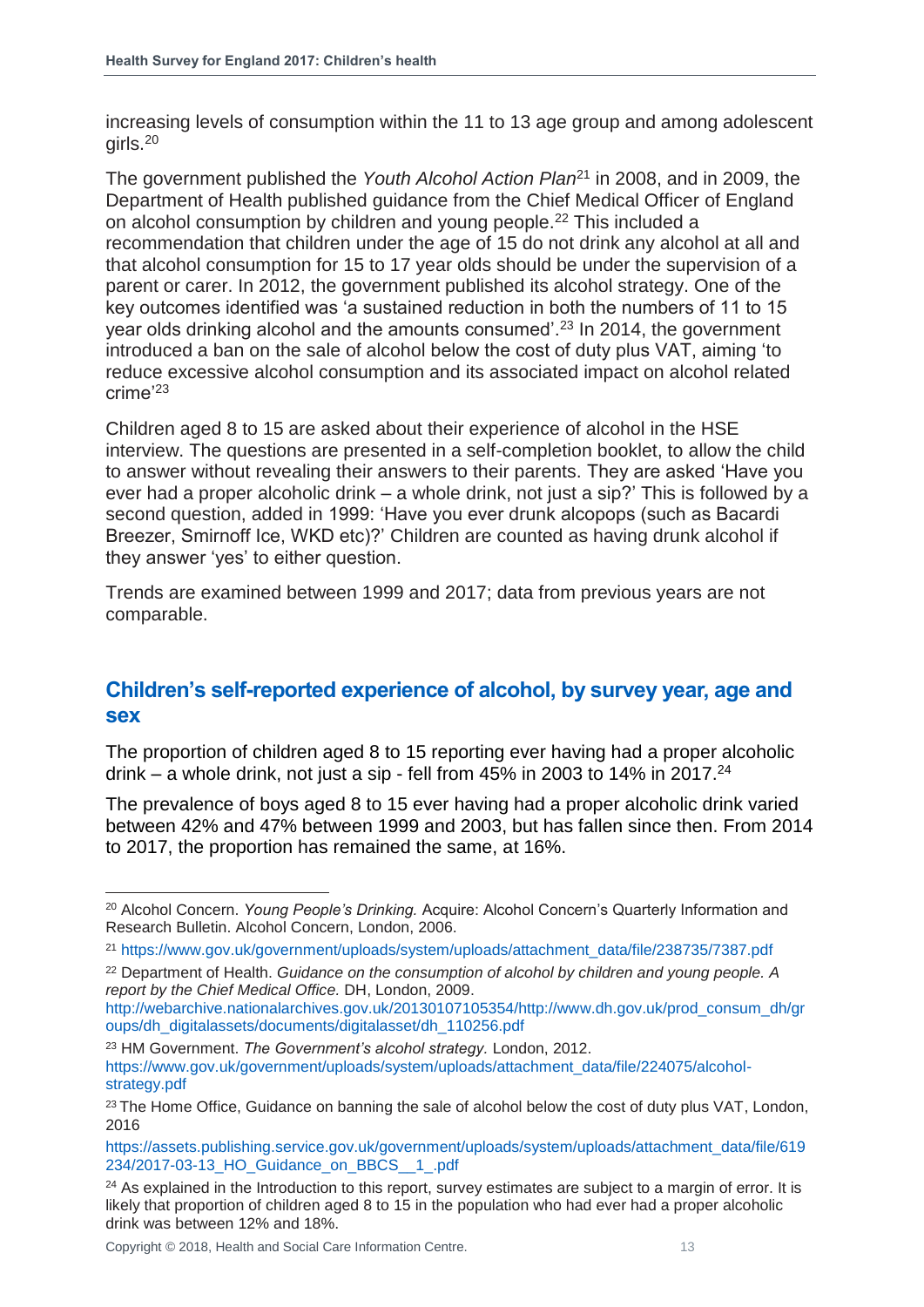The proportion of girls aged 8 to 15 who had ever had a proper alcoholic drink varied between 39% and 43% from 1999 to 2004, and has dropped since then. The decline has been particularly marked since 2013, declining 10 percentage points from 23% to 13% in 2017.

As with smoking, the proportion ever having had a proper alcoholic drink increased from younger to older children. Only small proportions of younger children had tried drinking: 2% aged 8 to 10 and 6% aged 11 to 12, compared with 32% aged 13 to 15 in 2017.

Figure 3, Table 5



**Figure 3: Proportion of children ages 8 to 15 who have ever had a proper alcoholic drink, 1999-2017**

## <span id="page-13-0"></span>**Children's fruit and vegetable consumption**

### **Introduction**

l

The protective health benefits of a diet rich in fruit and vegetables have been long recognised for both adults and children. Diet plays a key role in shaping children's health both now and later in life. A childhood diet abundant in fruit and vegetables can ensure an adequate intake of many essential nutrients and can help displace foods high in saturated fats, sugar and salt.<sup>25</sup>

Many government papers raised concerns about children's diet and a number of initiatives were launched to educate children about healthier food options. For example, the National Healthy Schools Standard, part of the National Healthy Schools

<sup>25</sup> *Diet, nutrition and the prevention of chronic diseases: report of a Joint FAO/WHO Expert Consultation.* WHO Technical Report Series, No. 916. World Health Organization, Geneva, 2003. [www.who.int/dietphysicalactivity/publications/trs916/en/](http://www.who.int/dietphysicalactivity/publications/trs916/en/)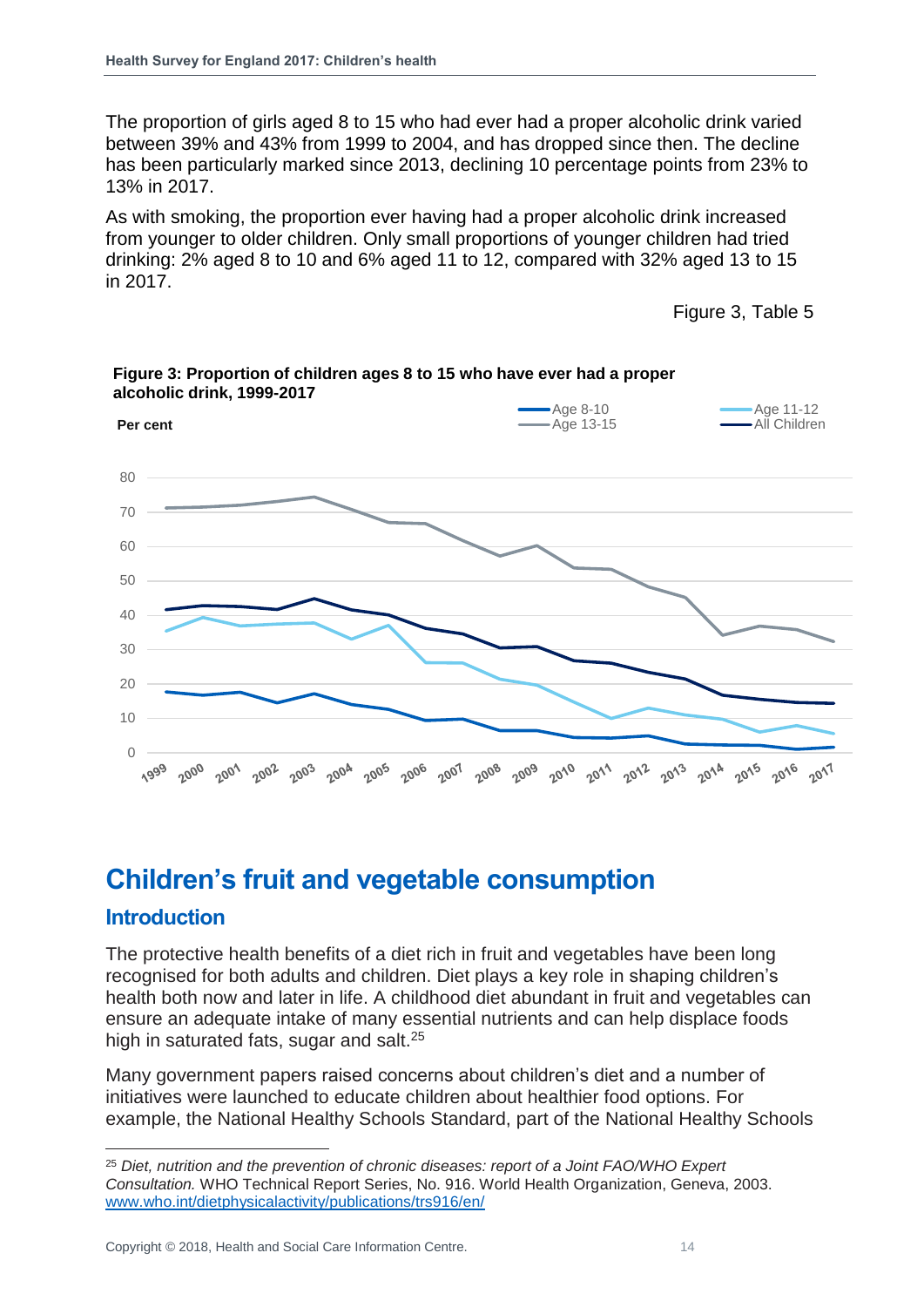Programme, was implemented in 1998 and was designed to encourage schools to consider diet and nutrition in a variety of aspects of school life.<sup>26</sup>

Following the 1997 white paper *Excellence in Schools,*<sup>27</sup> and 2003 Green Paper *Every Child Matters,*<sup>28</sup> in which the government pledged to help all schools to become healthy*,* there was a focus on implementing initiatives in schools which aim to educate and provide children with healthy food options, in particular wider access to fruit and vegetables. These included the School Fruit and Vegetable Scheme,<sup>29</sup> breakfast clubs and fruit tuck shops. The School Fruit and Vegetable Scheme was introduced in 2004 as part of the 5 A DAY programme to reinforce messages about improving children's diets and to minimise the health inequalities experienced by some groups of the population.

In an attempt to remove the inequalities that exist in accessing a healthy nutritious diet, the government's 2005 *Food and Health Action Plan*<sup>30</sup> set out a strategy to promote a healthy balanced diet. This framework focused on improving access to, and increasing the average consumption of a variety of fruit and vegetables to at least five portions per day. The 5 A DAY programme, introduced in 2000, is aimed at encouraging the population to increase their consumption of fruit and vegetables.

Fruit and vegetable consumption is measured among children aged 5 to 15 in the HSE interview, using the same questions as for adults. There are no figures available for fruit and vegetable consumption in 2012 because it was not collected in the survey that year.

### **Children's fruit and vegetable consumption, by survey year, age and sex**

In 2017, 18% of children aged between 5 and 15 ate the recommended<sup>31</sup> five or more portions of fruit and vegetables a day.

The proportion of children eating five or more portions per day was 11% in 2003 and then increased to 21% in 2006. Since 2007, the prevalence of eating five or more portions has varied between 16% and 23% with no clear trend.

Between 2001 and 2004, the mean number of portions of fruit and vegetables consumed among children aged 5 to 15 was stable between 2.5 and 2.7 portions.

<sup>29</sup> Department of Health. *School Fruit and Vegetable Scheme.*  [http://webarchive.nationalarchives.gov.uk/+/www.dh.gov.uk/en/Publichealth/Healthimprovement/FiveA](http://webarchive.nationalarchives.gov.uk/+/www.dh.gov.uk/en/Publichealth/Healthimprovement/FiveADay/FiveADaygeneralinformation/DH_4002149) [Day/FiveADaygeneralinformation/DH\\_4002149](http://webarchive.nationalarchives.gov.uk/+/www.dh.gov.uk/en/Publichealth/Healthimprovement/FiveADay/FiveADaygeneralinformation/DH_4002149)

<sup>26</sup> NHS and Department for Children, Schools and Families. *Introduction to the National Healthy Schools Programme.*

<sup>27</sup> Department for Education and Skills White Paper. *Excellence in Schools.* Cm 3681. The Stationery Office, London, 1997. [www.educationengland.org.uk/documents/wp1997/excellence-in-schools.html](http://www.educationengland.org.uk/documents/wp1997/excellence-in-schools.html)

<sup>28</sup> Department for Education and Skills Green Paper. *Every Child Matters.* Cm 5860. The Stationery Office, London, 2003. https://www.gov.uk/government/publications/every-child-matters

<sup>30</sup> Department of Health. *Choosing a Better Diet: a food and health action plan.* DH, London, 2005. [http://webarchive.nationalarchives.gov.uk/20130107105354/http://www.dh.gov.uk/prod\\_consum\\_dh/gr](http://webarchive.nationalarchives.gov.uk/20130107105354/http:/www.dh.gov.uk/prod_consum_dh/groups/dh_digitalassets/@dh/@en/documents/digitalasset/dh_4105709.pdf) [oups/dh\\_digitalassets/@dh/@en/documents/digitalasset/dh\\_4105709.pdf](http://webarchive.nationalarchives.gov.uk/20130107105354/http:/www.dh.gov.uk/prod_consum_dh/groups/dh_digitalassets/@dh/@en/documents/digitalasset/dh_4105709.pdf)

<sup>&</sup>lt;sup>31</sup> The 5 A DAY programme advice is that children should eat at least five portions of a variety of fruit and vegetables a day, but that the child portion size varies with age, body size and levels of physical activity. See [https://www.nhs.uk/Livewell/5ADAY/Pages/Portionsizes.aspx.](https://www.nhs.uk/Livewell/5ADAY/Pages/Portionsizes.aspx) HSE questions are based on an 80g portion size for all age groups.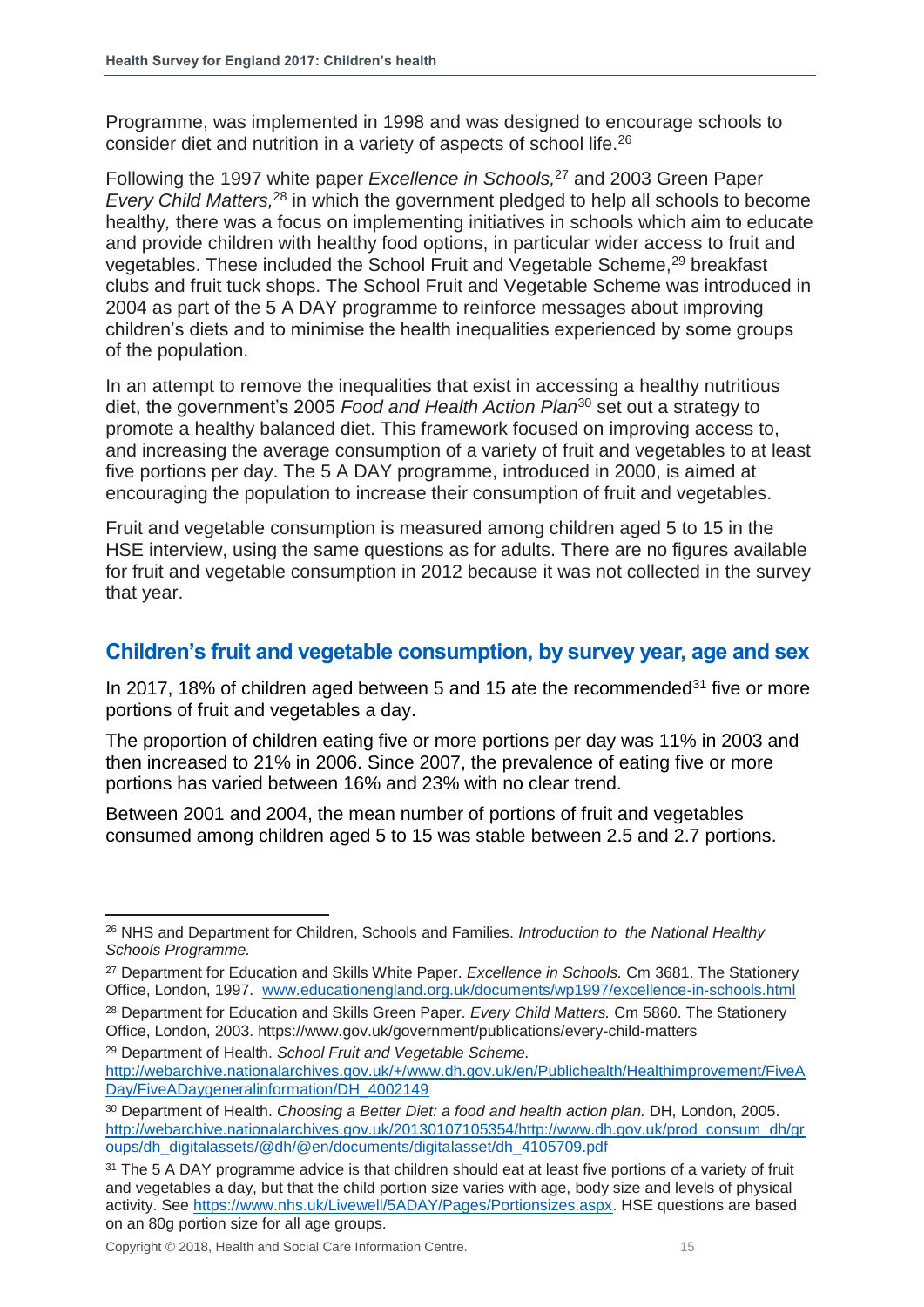There was an increase to 3.3 portions in 2006 and 2007 and it has fluctuated between 3.0 and 3.5 since then. In 2017 it was 3.2.

Figure 4, Table 6



### **Figure 4: Proportion of children ages 5 to 15 who ate five or more portions of fruit and vegetables per day, 2001-2017**

Population estimates for fruit and vegetable consumption by children aged 5 to 15 between 2003 and 2017 are available in the population number estimate tables.

## <span id="page-15-0"></span>**Children's general health**

## **Introduction**

l

Information was collected for children about self-reported general health, longstanding illness and acute sickness.

Self-assessed general health is an important indicator of the general health of the population. It is a valid measure for predicting future health outcomes and can be used to project use of health services and provide information useful for policy development. Like self-reported general health, longstanding illness is a valuable indicator of the health of the population, and is also an indicator of inequalities, with links between poverty, social class and self-assessed longstanding illness.

In 2012, the questions on longstanding illness were changed to be consistent with the harmonised disability questions designed for use in social surveys, as recommended by the Disability, Health and Carers Primary Standards in  $2011.^{32}$  The new questions

<sup>32</sup> Office for National Statistics. Harmonised Concepts and Questions for Social Data Sources: Primary Standards. Long-lasting Health Conditions and Illnesses; Impairments and Disability. ONS, Newport, 2011. [http://webarchive.nationalarchives.gov.uk/20160106185646/http://www.ons.gov.uk/ons/guide](http://webarchive.nationalarchives.gov.uk/20160106185646/http:/www.ons.gov.uk/ons/guide-method/harmonisation/primary-set-of-harmonised-concepts-and-questions/index.html)[method/harmonisation/primary-set-of-harmonised-concepts-and-questions/index.html](http://webarchive.nationalarchives.gov.uk/20160106185646/http:/www.ons.gov.uk/ons/guide-method/harmonisation/primary-set-of-harmonised-concepts-and-questions/index.html)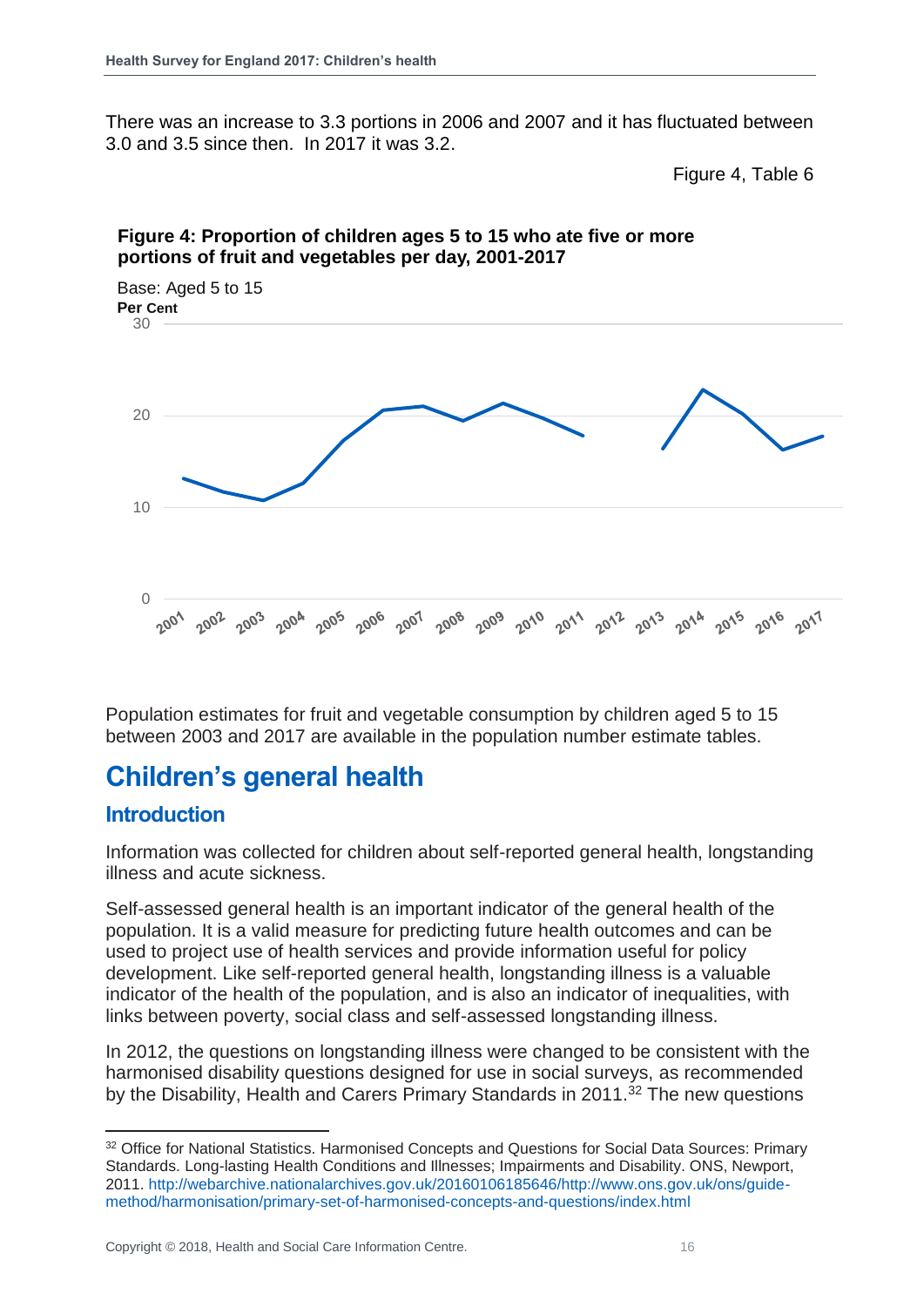meet government requirements for the classification of disability for the core population with rights under the Equality Act. These questions explicitly ask about physical and mental health, separate the concept of disability from illnesses or health conditions, and refer to illnesses or conditions 'lasting or expected to last 12 months or more' rather than 'over a period of time'.<sup>33</sup>

Acute sickness is defined as any illness or injury (including any longstanding condition) that has caused the participant to cut down in the last two weeks on things they usually did.

Parents answered on behalf of children aged 0 to 12, and children aged 13 to 15 answered their own questions, with a parent or guardian present.

## **Children's general health, by survey year, age and sex**

Over the period from 1995 to 2017, at least 90% of boys and girls reported very good or good general health. The proportion of children reporting very good or good health has varied across the period, between 90% and 96% among boys and girls. In 2017, 94% of boys and 95% of girls reported very good or good health. $34$ 

Table 7

## **Children's longstanding illness, by survey year, age and sex**

Boys were more likely than girls to report having a longstanding illness (in 2017, 18% and 14% respectively).<sup>35</sup>

Longstanding illness declined between 1995 and 2003 from 23% to 20% among boys, and from 20% to 16% among girls. Levels remained generally similar between 2003 and 2009, and stood at 21% among boys and 16% among girls in 2009. <sup>36</sup> Since 2012 when the questions were changed as explained previously, the proportions with

<sup>33</sup> Until 2011 the question was 'Do you have any long-standing illness, disability or infirmity? By longstanding I mean anything that has troubled you over a period of time, or that is likely to affect you over a period of time?' Since 2012 the question has been 'Do you have any physical or mental health conditions or illnesses lasting or expected to last 12 months or more?' Further details about the change to the longstanding illness questions are provided in the 2012 report, Volume 2, Chapter 3, Section 3.4 and in Appendix D to Volume 2. [http://content.digital.nhs.uk/catalogue/PUB13218/HSE2012-Methods](http://content.digital.nhs.uk/catalogue/PUB13218/HSE2012-Methods-and-docs.pdf)[and-docs.pdf](http://content.digital.nhs.uk/catalogue/PUB13218/HSE2012-Methods-and-docs.pdf)

<sup>&</sup>lt;sup>34</sup> As explained in the Introduction to this report, survey estimates are subject to a margin of error. It is likely that the proportion of boys in the population with very good or good health was between 92% and 95%, and the proportion of girls in the population with very good or good health was between 93% and 96%.

<sup>&</sup>lt;sup>35</sup> Taking account of the margin of error, it is likely that the proportion of boys in the population with a longstanding illness was between 15% and 21%, and the proportion of girls in the population with a longstanding illness was between 11% and 16%.

<sup>&</sup>lt;sup>36</sup> Questions on longstanding illness were not asked of children in the survey in 2010 due to a routing error in the questionnaire. The error was corrected from October 2011. Consequently, there are no figures available for longstanding illness among children in 2010. Results for 2011 are based only on three months' data, so bases are small, margins of error are relatively wide, and the data should be interpreted with caution. No age breakdown is available for 2011.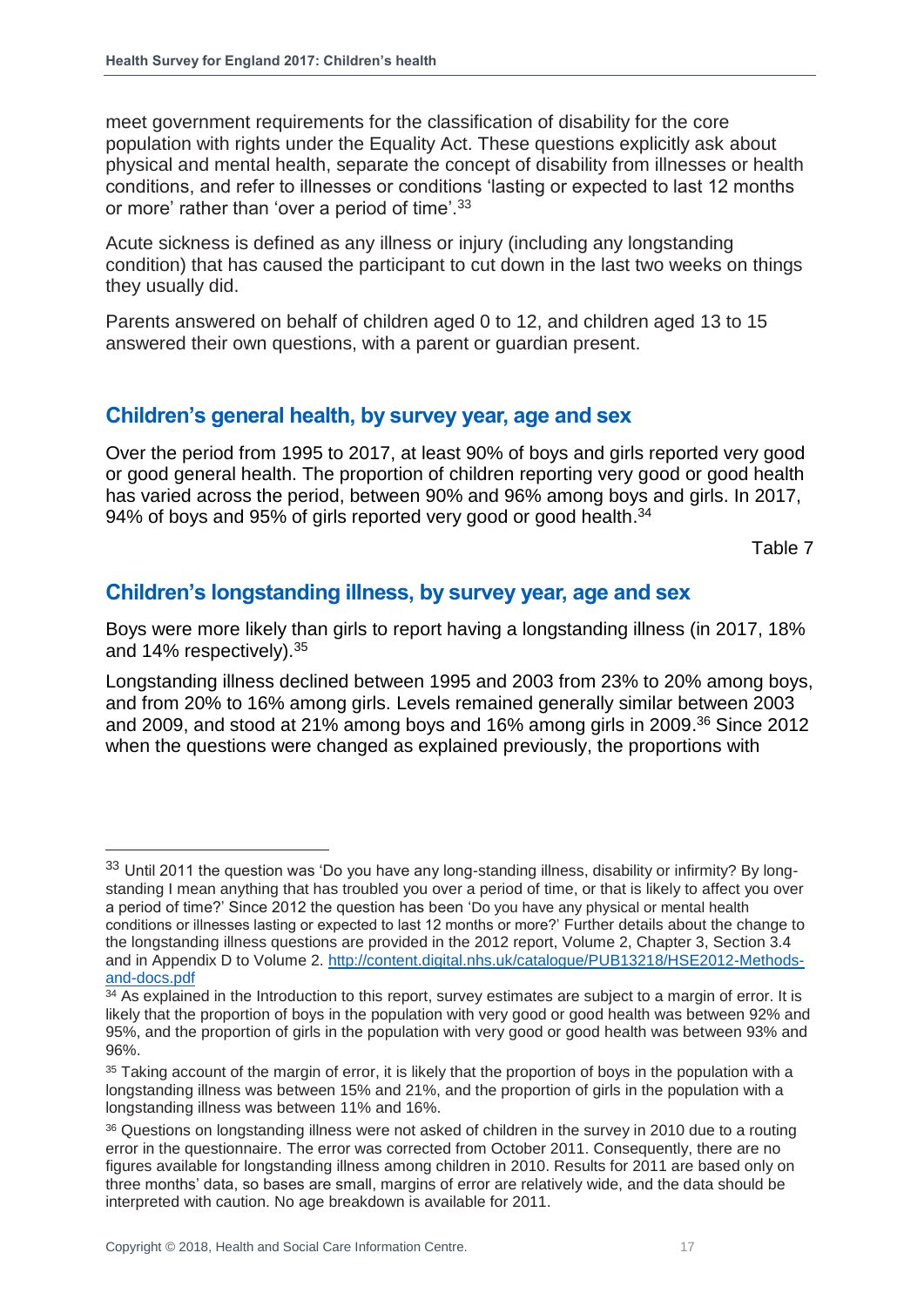longstanding illness have been similar (18% for boys, 14% for girls in 2017, compared to 17% and 10% respectively in 2012), slightly below the 2009 level.<sup>37</sup>

Limiting longstanding illness among boys were at the same level in 1996 and 2017 (both 10%), while the proportion among girls declined over the period from 9% to 6%.

Table 8

## **Children's acute sickness, by survey year, age and sex**

Prevalence of acute sickness generally varied between 9% and 13% between 1995 and 2010. It has been between 8% and 10% since then and was 8% in 2017. 38

Table 9

Copyright © 2018, Health and Social Care Information Centre. 18

l <sup>37</sup> The apparent difference between 2009 and 2012 may be because of the change in the questions, rather than a genuine change in prevalence.

<sup>&</sup>lt;sup>38</sup> Taking account of the margin of error, it is likely that the prevalence of acute sickness among children in the population was between 7% and 10%.